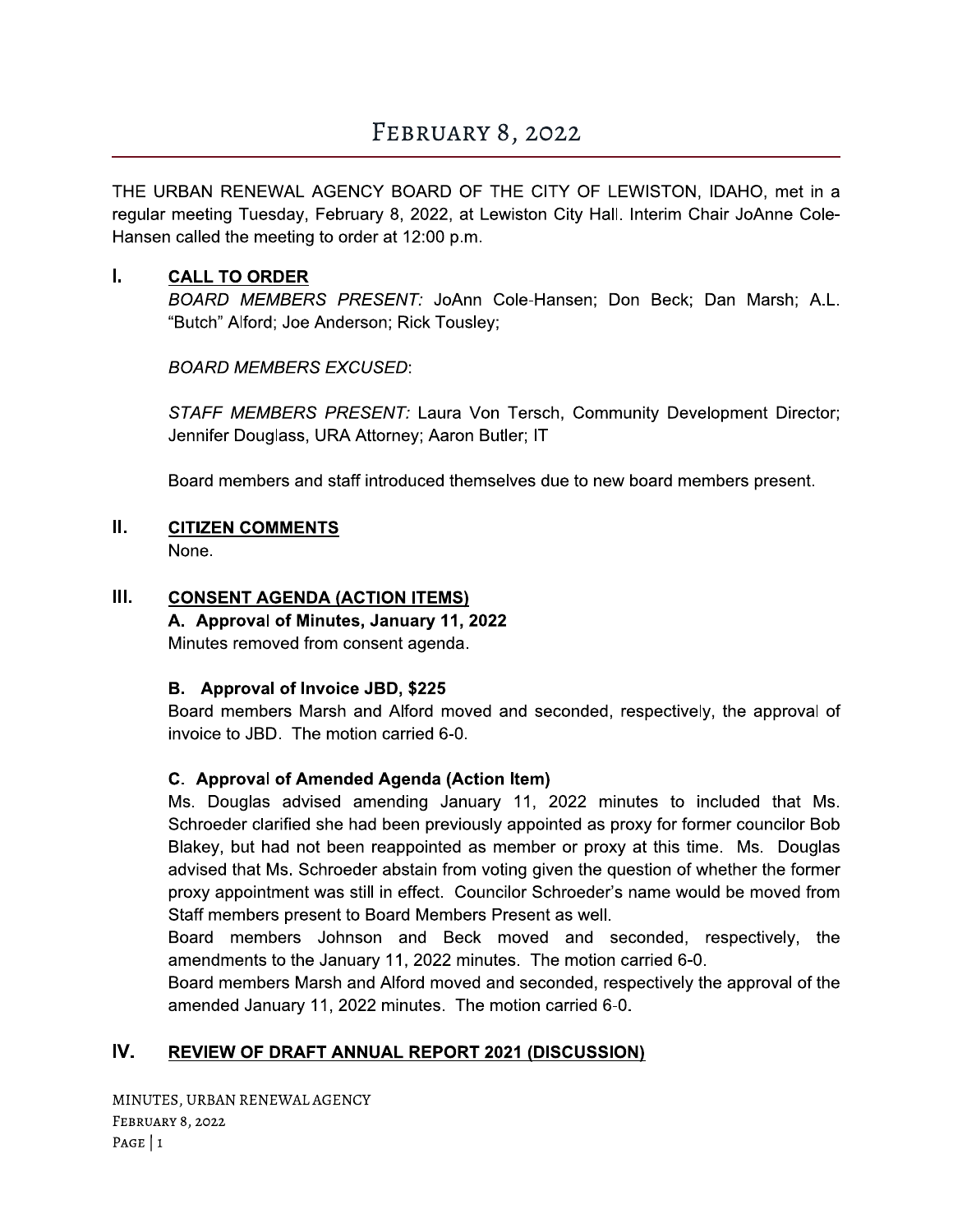Ms. Von Tersch reviewed the annual report draft with the board members and staff. Members and staff had recommendations of changes to the annual report draft.

Board member Beck asked why there was not a school board member on the URA Board. Ms. Von Tersch responded that there was one, but the by-laws were changed to add another citizen at large.

Interim Chair Cole-Hansen questioned the intent of "percolate" under the Work Focus 2022 Downtown/Normal Hill section. Ms. Von Tersch explained it takes about two years to start generating money. The term "percolate" was used to indicate it needed to sit there for a period of time before the URA could work with it in regard to projects.

Board member Marsh asked approximately how early the Main East Main repayment to the city will be paid off. Ms. Von Tersch responded with maybe 3 years.

Board member Beck asked if there were figures for how many people were left in the East Orchards and are within the city who are still on septic systems. Ms. Von Tersch stated we can give an idea that it would be in the 100s. Board member Beck asked if the goal was to get everyone off sewer systems? Ms. Von Tersch responded yes, but there is a change in grade going south and this area would require lift stations. We have 5 or 6 lift stations already and it would be preferable to not have anymore, but instead have a large sewer line going down Tammany Creek and Snake River Ave to Twin City Foods site. Interim Chair Cole-Hansen asked if the DEQ grant was going to end soon and if DEQ had plans of moving forward with any other funds for this project. Ms. Von Tersch stated the grant would end soon and she was not sure if DEQ had any additional funds.

Board member Marsh pointed out page 13 of the annual report draft and that there is \$500,000 available, where might the next project look like? Ms. Von Tersch responded with Mountain Water Works is under contract to do the work in the East Orchards, submit for grant application and they have already done a cost analysis for what a line costs and cost per new lot.

Board member Marsh asked if there was any information on Joe Greco's work on Powers and  $23<sup>rd</sup>$  St. Mr. Von Tersch stated we are waiting for Mr. Greco to sign his annexation agreement.

Board member Anderson asked if the east orchards tax assessment is for anyone living in the blue area or the entire town. Ms. Von Tersch informed it is for anyone living in the Interim Chair Cole-Hansen explained that all taxes inside and outside the blue area. URA area are the same, just a portion of the taxes from the citizens inside the URA area goes to the URA.

Council member Tousley asked if part of the issue to the opposition of the URA is the people don't have a choice. Ms. Von Tersch stated that there were questions about the URA not being an elected board, but there are three board members that represent elected boards. All plans and revenue allocation areas require the approval of the City Council which is an elected board. Board member Marsh used a farming analogy. URA is trying to plant the seed, if you don't plant the seed you don't have the harvest so there wouldn't have been taxes. Harvest then goes back to the taxpayers.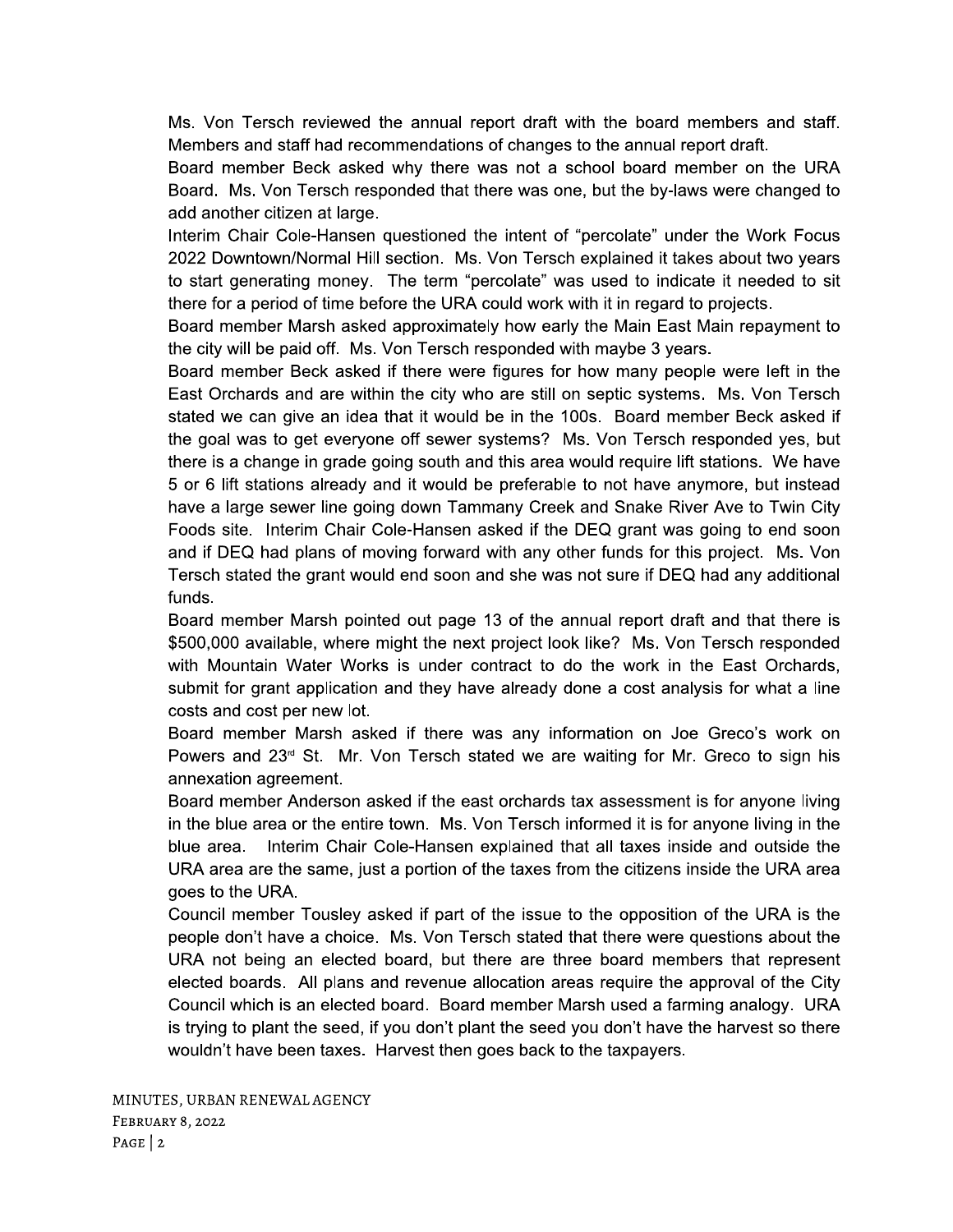Board member Marsh asked how much the tax check was for? Ms. Von Tersch stated she had not been informed yet. Board member Anderson asked if we expected around \$565,000? Ms. Von Tersch stated yes. Board member Marsh suggested that if they amend the budget or if we don't spend anything on downtown we could still include the revenue, so it will show things are happening.

Board member Anderson recommends figuring out a way to explain that the taxes going to the URA is not an additional tax, but just a portion of existing taxes.

Councilor Tousley asked to show the percentage of what the URA is putting in as opposed to what everyone else is doing to show how effective the URA is. Interim Chair Cole-Hansen agreed with this statement. Board member Marsh echoed this statement and has encouraged Public Works to do this.

Board member Alford stated this is an outstanding report, gives a good capsule of what has been done and shows what you can do with good planning. Recommends inputting the date of when the URA was adopted/defined.

#### V. **UNFINISHED AND NEW BUSINESS**

### A. Board Member Comments

Interim Chair Cole-Hansen asked what the new members' expectations are for the new agency.

Board member Anderson stated the annual report draft really helped bring him up to speed on the agency.

Council member Tousley stated he is hanging back and taking it all in.

Interim Chair Cole-Hansen stated no more than 10% of the total valuation of the city and county properties can be tied up in revenue allocation areas.

Board member Marsh clarified on "the harvest". Revenues from closed projects now become refunds to the port, school board and county.

Board member Beck will not be able to attend the next meeting but could zoom in. Board member Beck would like to have a copy of the bylaws and asked if the bylaws state that certain members could not run for office.

Ms. Douglas stated it was a recommendation and it is not in the bylaws. It was advised to prevent conflict of interest.

Board member Alford informed the board they have had elected persons serving as chairs in the past and there was never a conflict of interest. The lack of selection can pose a problem in leadership.

Ms. Douglas stated if the board does decide to nominate a nonmember at large or a member at large has a conflict of interest in taking the elected position and accepting, then when a conflict of interest happens Ms. Douglas will provide legal advice at that time. Which board members are allowed to be the chair or vice-chair is not in the bylaws, Idaho code, or city ordinances. The decision is still the board's decision.

Board member Marsh recommended reaching out to Megan Conrad.

Board member Marsh stated the auditors are finished.

## **B. Staff Comments**